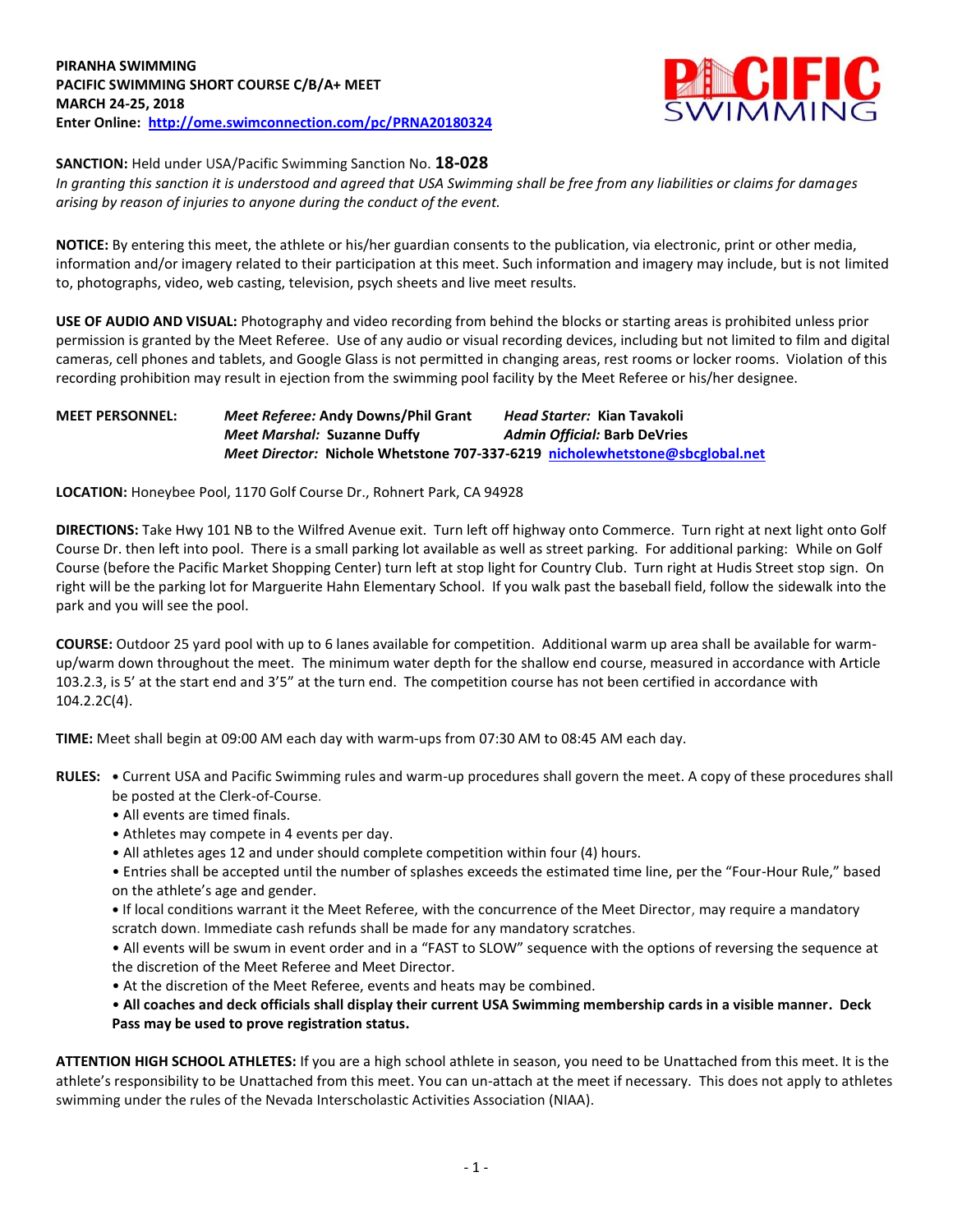**UNACCOMPANIED ATHLETES:** Any USA Swimming athlete-member competing at the meet shall be accompanied by a USA Swimming member-coach for the purposes of athlete supervision during warm-up, competition and warm-down. If a coach-member of the athlete's USA Swimming Club does not attend the meet to serve in said supervisory capacity, it is the responsibility of the athlete or the athlete's legal guardian to arrange for supervision by a USA Swimming member-coach. The meet director or meet referee may assist the athlete in making arrangements for such supervision; however, it is recommended that such arrangements be made in advance of the meet by the athlete's USA Swimming Club Member-Coach.

**RACING STARTS:** Any athlete entered in the meet shall be certified by a USA Swimming member-coach as being proficient in performing a racing start, or shall start each race from within the water. When unaccompanied by a USA Swimming member coach, it is the responsibility of the athlete or the athlete's legal guardian to ensure compliance with this requirement.

**RESTRICTIONS:** • Smoking and the use of other tobacco products is prohibited on the pool deck, in the locker rooms, in spectator

- seating on standing areas and in all areas used by athletes, during the meet and during warm-up periods.
- Sale and use of alcoholic beverages is prohibited in all areas of the meet venue.
- No glass containers are allowed in the meet venue.
- No propane heater is permitted except for snack bar/meet operations.
- All shelters shall be properly secured.
- Changing into or out of swimsuits other than in locker rooms or other designated areas is prohibited.
- No pets allowed on deck, other than service assistance animals.

• Destructive devices, to include but not limited to, explosive devices and equipment, firearms (open or concealed), blades, knives, mace, stun guns and blunt objects are strictly prohibited in the swimming facility and its surrounding areas. If observed, the Meet Referee or his/her designee may ask that these devices be stored safely away from the public or removed from the facility. Noncompliance may result in the reporting to law enforcement authorities and ejection from the facility. Law enforcement officers (LEO) are exempt per applicable laws.

• Operation of a drone, or any other flying apparatus, is prohibited over the venue (pools, athlete/coach areas, spectator areas and open ceiling locker rooms) any time athletes, coaches, officials and/or spectators are present.

**ELIGIBILITY:** • Athletes shall be current members of USA Swimming and enter their name and registration number on the meet entry card exactly as they are shown on their Registration Card. If this is not done, it may be difficult to match the athlete with the registration database. The meet host shall check all athlete registrations against the SWIMS database and if not found to be registered, the Meet Director shall accept the registration at the meet (a \$10 surcharge shall be added to the regular registration fee). Duplicate registrations shall be refunded by mail.

• Athletes in the "A" Division shall have met at least the listed USA Swimming Motivational "A" minimum time standard. Athletes in the "B" Division shall have met at least the listed "B" minimum time standard. All entry times slower than the "B" time standard shall be in the "C" Division.

• Entries with **"NO TIME" shall be accepted**.

• Entry times submitted for this meet may be checked against a computer database and may be changed in accordance with Pacific Swimming Entry Time Verification Procedures.

• Disabled athletes are welcome to attend this meet and should contact the Meet Director or Meet Referee regarding any special accommodations on entry times and seeding per Pacific Swimming policy.

• Athletes 19 years of age and over may compete in the meet for time only, no awards. Such athlete shall meet standards for the 17-18 age group.

• Age on the first day of the meet shall determine the athlete's age for the entire meet.

**ENTRY FEES:** \$4.00 per event plus an \$8.00 participation fee per athlete. Entries shall be rejected if payment is not sent at time of request. No refunds shall be made except mandatory scratch downs.

**ONLINE ENTRIES:** To enter online go to **<http://ome.swimconnection.com/pc/PRNA20180324>** to receive an immediate entry confirmation. This method requires payment by credit card. Swim Connection, LLC charges a processing fee for this service, equal to \$1 per athlete plus 5% of the total Entry Fees. Please note that the processing fee is a separate fee from the Entry Fees. If you do not wish to pay the processing fee, enter the meet using a mail entry. **Entering online is a convenience, is completely voluntary, and is in no way required or expected of an athlete by Pacific Swimming.** Online entries shall be accepted through **March 14, 2018.**

**MAILED OR HAND DELIVERED ENTRIES**: Entries shall be on the attached consolidated entry form. Forms shall be filled out completely and printed clearly with athlete's best time. Entries shall be postmarked by midnight, **March 12, 2018** or hand delivered by 6:30 p.m. **March 14, 2018**. No late entries shall be accepted. Requests for confirmation of receipt of entries should include a selfaddressed envelope.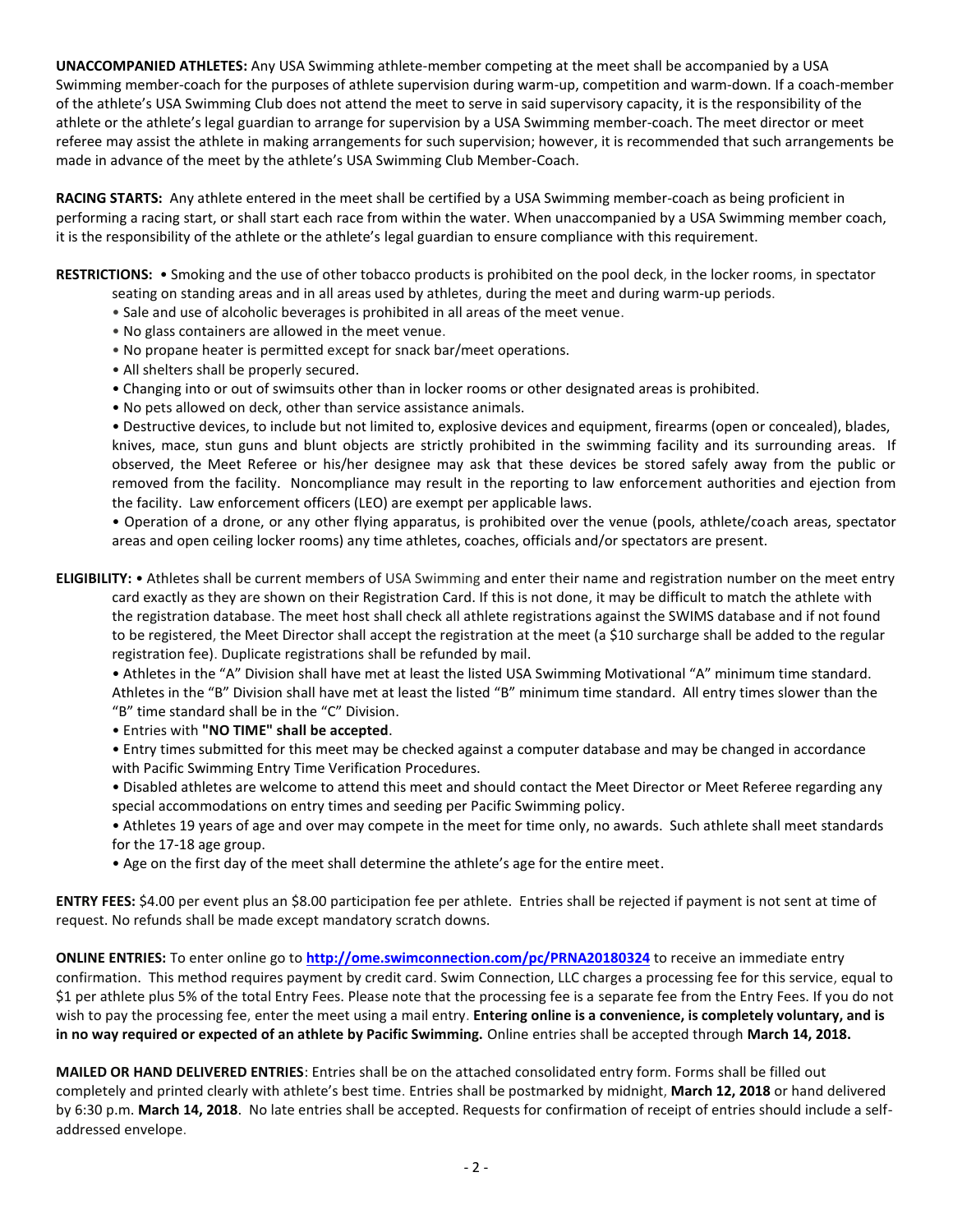## **Mail entries to: Hand deliver entries to:**

 **Vicki Beard Vicki Beard 959 Golf Course Dr., #142 1170 Golf Course Dr. Rohnert Park, CA 94928 Rohnert Park, CA 94928**

**CHECK-IN:** The meet shall be deck seeded. Athletes shall check-in at the Clerk-of-Course. No event shall be closed more than 30 minutes before the scheduled start of the session. Close of check-in for all individual events shall be no more than 60 minutes before the estimated time of the start of the first heat of the event. Athletes who do not check in shall not be seeded and shall not be allowed to compete in that event.

**SCRATCHES:** Any athletes not reporting for or competing in an individual timed final event that they have checked in for shall not be penalized. Athletes who must withdraw from an event after it is seeded are requested to inform the referee immediately.

**AWARDS:** Will be given to the coaches at the end of the meet on Sunday.

**ADMISSION:** Free.

**SNACK BAR & HOSPITALITY:** A snack bar will be available throughout the competition. Coaches and working deck officials will be provided lunch. Hospitality will serve refreshments to timers and volunteers.

**MISCELLANEOUS:** No overnight parking is allowed. Facilities will not be provided after meet hours.

**MINIMUM OFFICIALS**: At least seven days prior to the start of the meet, meet management (Meet Director and/or Meet Referee) shall contact a representative from each club participating in the meet, and provide a preliminary inventory of the officials that club is required to provide for each session. Each club shall, by the start of the meet, provide to the Meet Director or designee a list of Officials who have agreed to represent that club during each session of the meet.

At the meet, meet management shall conduct an inventory of officials, and shall compare the number of athletes entered in each session by each club with the number of officials present representing each club. If meet management certifies that a club has not provided sufficient officials for any session of the meet in accordance with the table below, excluding finals in a prelims and finals meet, the club shall be fined \$100 per missing official per session of the meet.

| Club athletes entered in session | Trained and carded officials required |
|----------------------------------|---------------------------------------|
| $1 - 10$                         |                                       |
| $11 - 25$                        |                                       |
| 26-50                            |                                       |
| 51-75                            |                                       |
| 76-100                           |                                       |
| 100 or more                      |                                       |

\*Zone 3 shall include assigned and working Colorado, Intermediary/ Chief Timing Judge, and Computer operator in the count of officials for a session although these positions are not carded. Zone 3 shall accept un-carded Trainees in the count of officials for up to two sessions. Clubs may use officials "borrowed" from other clubs, or unattached officials at the meet who agree, to fulfill their obligation under the rule.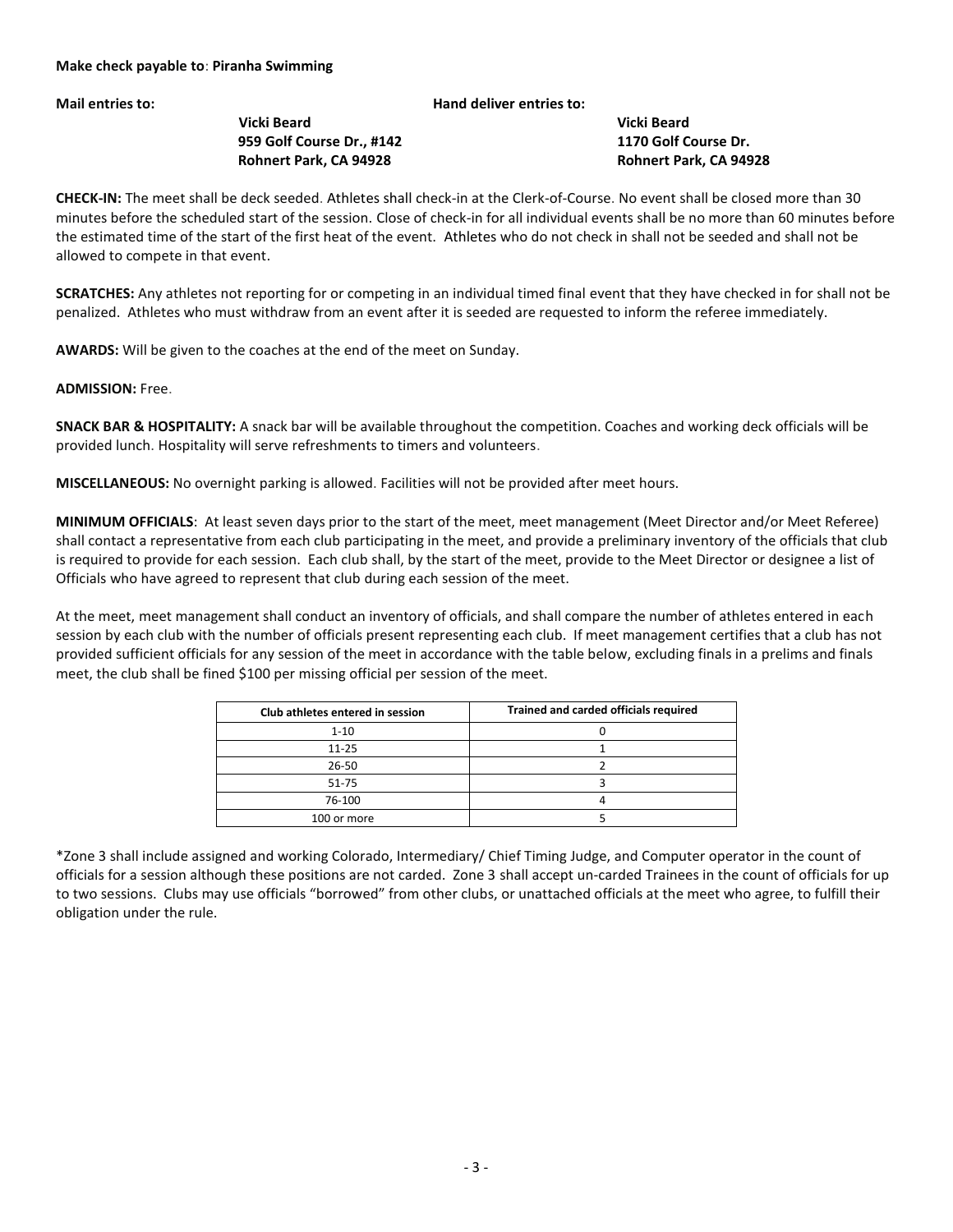| MARCH 24TH, 2018 |               |               |  |  |  |  |  |
|------------------|---------------|---------------|--|--|--|--|--|
| <b>EVENT#</b>    | <b>EVENT</b>  | <b>EVENT#</b> |  |  |  |  |  |
| 1                | 10-U 100 Free | 2             |  |  |  |  |  |
| 3                | 11-O 100 Free | 4             |  |  |  |  |  |
| 5                | 10-U 25 Free  | 6             |  |  |  |  |  |
| 7                | 11-O 25 Free  | 8             |  |  |  |  |  |
| 9                | 10-U 50 Back  | 10            |  |  |  |  |  |
| 11               | 11-O 50 Back  | 12            |  |  |  |  |  |
| 13               | 10-U 200 Free | 14            |  |  |  |  |  |
| 15               | 11-O 200 Free | 16            |  |  |  |  |  |
| 17               | 10-U 25 Back  | 18            |  |  |  |  |  |
| 19               | 11-O 25 Back  | 20            |  |  |  |  |  |
| 21               | 10-U 100 Back | 22            |  |  |  |  |  |
| 23               | 11-O 100 Back | 24            |  |  |  |  |  |
| 25               | 10-U 50 Free  | 26            |  |  |  |  |  |
| 27               | 11-O 50 Free  | 28            |  |  |  |  |  |
| 29               | 10-U 200 Back | 30            |  |  |  |  |  |
| 31               | 11-O 200 Back | 32            |  |  |  |  |  |

|                | <b>MARCH 24TH, 2018</b> |                |               | MARCH 25 <sup>TH</sup> , 2018 |               |
|----------------|-------------------------|----------------|---------------|-------------------------------|---------------|
| <b>EVENT#</b>  | <b>EVENT</b>            | <b>EVENT#</b>  | <b>EVENT#</b> | <b>EVENT</b>                  | <b>EVENT#</b> |
| $\mathbf{1}$   | 10-U 100 Free           | $\overline{2}$ | 33            | 13-O 200 Breast               | 34            |
| 3              | 11-O 100 Free           | 4              | 35            | 8-U 50 Breast                 | 36            |
| 5              | 10-U 25 Free            | 6              | 37            | 11-12 100 Breast              | 38            |
| $\overline{7}$ | 11-O 25 Free            | 8              | 39            | 9-10 50 Breast                | 40            |
| 9              | 10-U 50 Back            | 10             | 41            | 8-U 50 Back                   | 42            |
| 11             | 11-O 50 Back            | 12             | 43            | 13-O 100 Back                 | 44            |
| 13             | 10-U 200 Free           | 14             | 45            | 11-12 200 Back                | 46            |
| 15             | 11-O 200 Free           | 16             | 47            | 9-10 100 Back                 | 48            |
| 17             | 10-U 25 Back            | 18             | 49            | 13-O 200 Fly                  | 50            |
| 19             | 11-O 25 Back            | 20             | 51            | 11-12 200 Fly                 | 52            |
| 21             | 10-U 100 Back           | 22             | 53            | 9-10 50 Fly                   | 54            |
| 23             | 11-O 100 Back           | 24             | 55            | 8-U 50 Fly                    | 56            |
| 25             | 10-U 50 Free            | 26             | 57            | 11-0 200 IM                   | 58            |
| 27             | 11-O 50 Free            | 28             | 59            | 10-U 200 IM                   | 60            |
| 29             | 10-U 200 Back           | 30             | 61            | 13-O 50 Free                  | 62            |
| 31             | 11-O 200 Back           | 32             | 63            | 11-12 50 Free                 | 64            |
|                |                         |                | 65            | 9-10 50 Free                  | 66            |
|                |                         |                | 67            | 8-U 50 Free                   | 68            |

Use the following URL to find the time standards: <http://www.pacswim.org/swim-meet-times/standards>